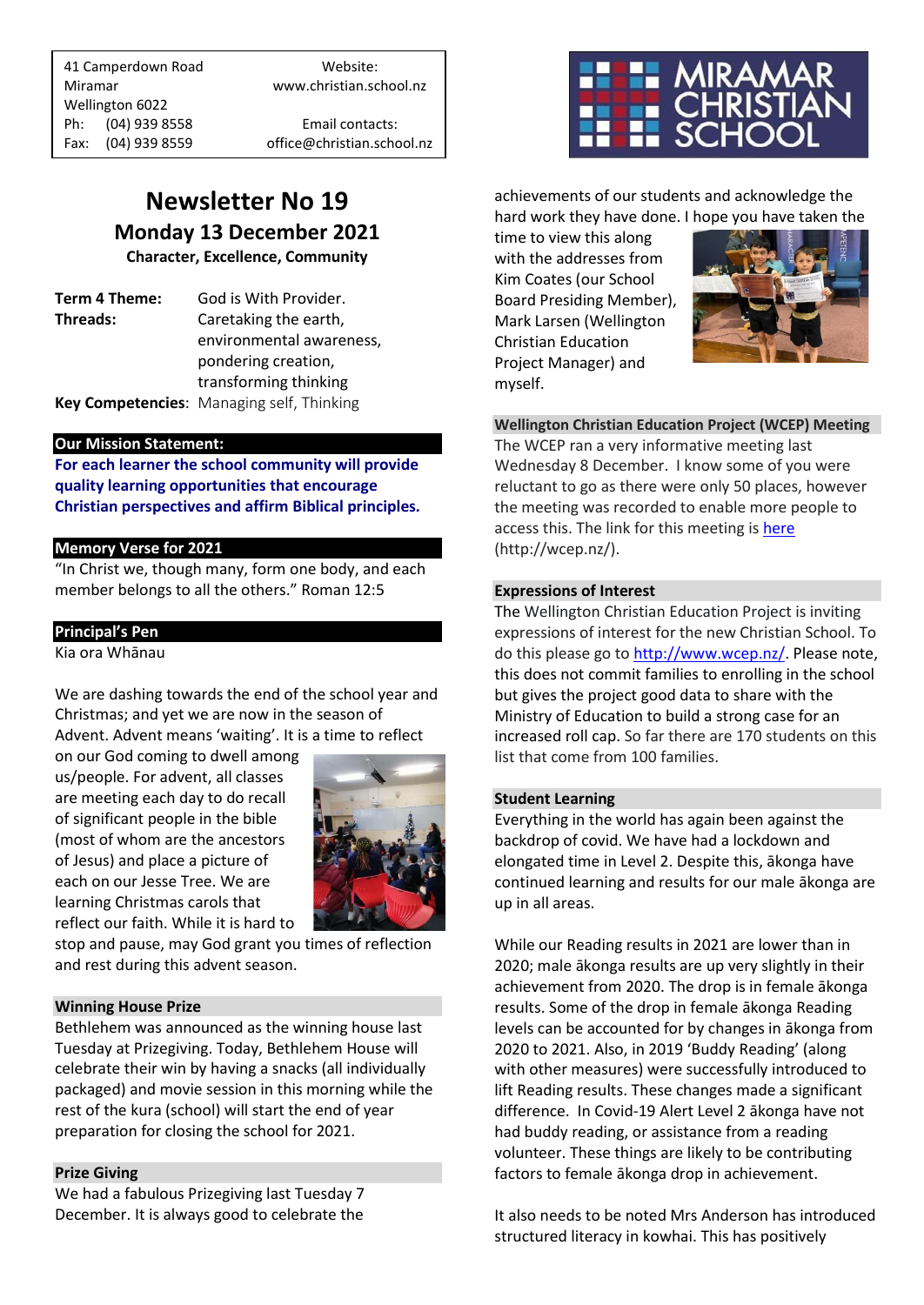impacted Reading and Writing results but is not reflected fully in school data, as school data only contains information from ākonga in Year 2 and up. I look forward to seeing the impact of this programme in 2022 when we can see the 2021 Years 1's results in our data. We have also run the 'Reading Together Programme', which positively impacts Reading. If you haven't done this course, please look out for it in 2022 and look at it as a way to invest in your tamariki.



Our Writing shows mixed results. Our male ākonga are achieving significantly higher than male ākonga in 2020. However, our female ākonga are achieving at a lower rate than in 2020. The net result is approximately the same rate of achievement as 2020. It also needs to be noted that there was a 10% shift from mid-term results to end of years results. This is a greater shift than in the past 3 years.

Again, I look forward to seeing the impact of structured literacy in our 2022 data.



Our Mathematics results are approximately that of 2021. They follow a similar pattern with male ākonga showing better results and female ākonga results dipping. In Mathematics, the dip is less marked than in Reading and Writing.

2021 Final Mathematics versus 2020 Final Mathematics



If you are interested in seeing the rest of our data, please email me for a copy.

# **Prayer points: -**

## **Thank God:**

- For the achievements of students this year.
- For all the good things God has planned for us in 2022.
- For the interest shown in the Wellington Christian Education Project.

#### **Please pray:**

- For rest, refreshment wellbeing and the safety of all our ākonga, whanau, and staff over the holiday break.
- For the work of the Wellington Christian Education Trust to be progressed; particularly around expressions of interest and securing God's choice of land for the new school.
- God's guidance, wisdom, anointing, and protection on the work of the Peniel Trust and Mark Larsen as they work on the new vision for Christian Education in Wellington.
- Pray for families moving out of Wellington or moving on that they would know God's blessing. And those ākonga and whanau who are staying would release others with blessing and look forward to the good things God has for them here.
- That Miramar Christian School would be a blessing to the community and wider Wellington.
- For our prayer ākonga and their whanau: **Week 9:** Hannah, Samuel, Hugo, Judah

I thank you for your on-going commitment, support, and prayers. If we can help you with questions or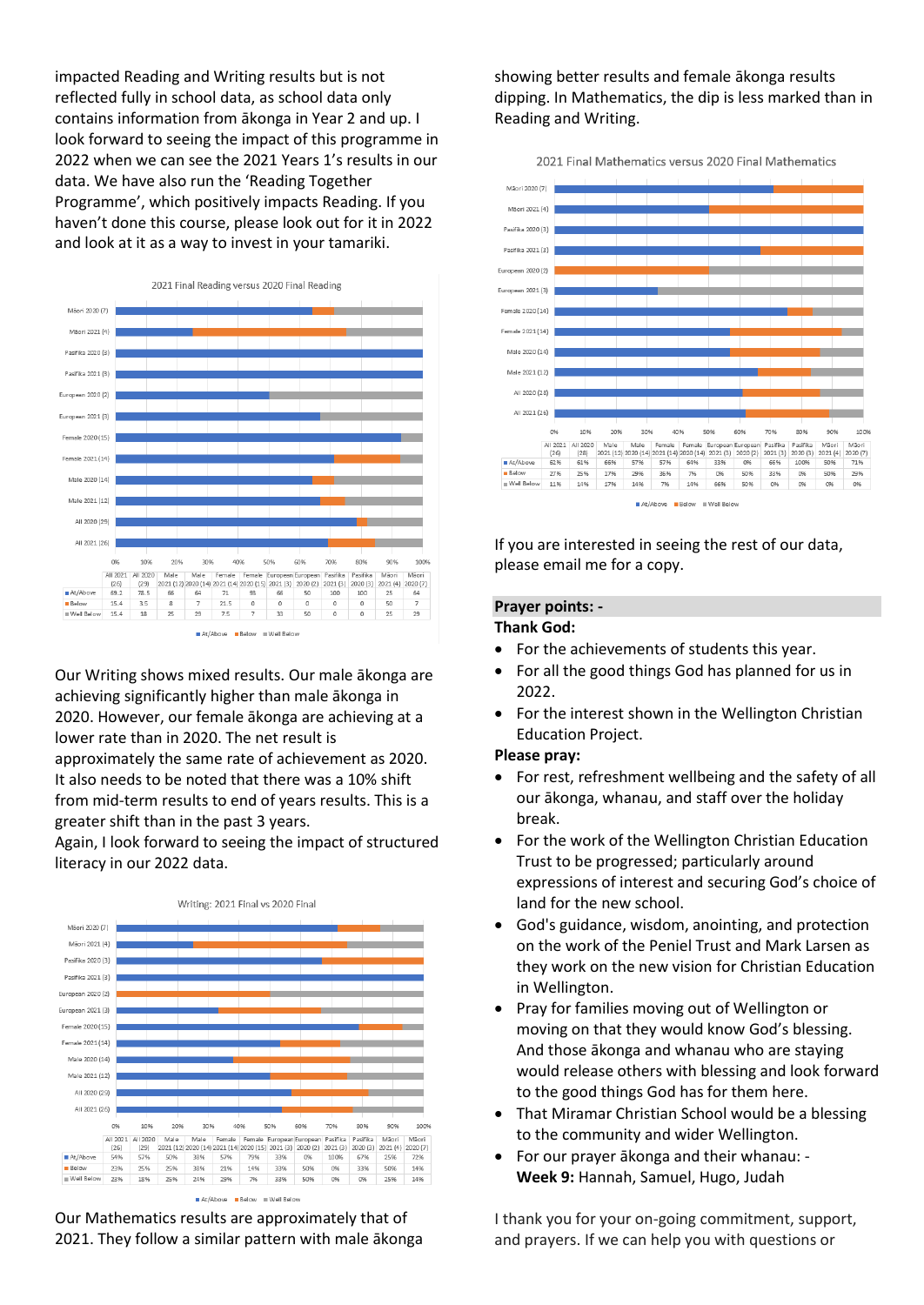concerns relating to your tamariki's education, please see your tamariki's class teacher or contact me (Kaye Gillies) on 021 293 5390. If you need privacy and/or a longer conversation, please book a time to talk with your classroom teacher or myself. We are here for you.

From all of us at Miramar Christian School - have a safe and restful festive season and we look forward to seeing you back at school on Wednesday 2 February 2022.

> Meri Kirihimete me te Hape Nū Ia (Merry Christmas and a Happy New Year) **Kaye Gillies Principal**

| <b>SCHOOL DIARY</b> |  |  |
|---------------------|--|--|
|                     |  |  |

| <b>Every Mon</b>      | <b>Assembly 2:30pm</b>                    |
|-----------------------|-------------------------------------------|
| <b>Every Wed</b>      | <b>Subway ordered lunch (optional)</b>    |
| <b>Every Tues/Fri</b> | <b>Wheels Day / Wear PE Uniform</b>       |
| <b>Every Thurs</b>    | Technology (Yrs 7-8) 8:50am pick up       |
| <b>Every Fri</b>      | <b>Wheels Day / Wear PE Uniform</b>       |
|                       | Paid Music Lessons, 8:30am-10:45am        |
| <b>Every Sun</b>      | 10am Gateway Baptist - all welcome        |
| <b>DECEMBER</b>       |                                           |
| Mon 13 Dec            |                                           |
|                       | School Beach Trip p.m.                    |
| Tues 14 Dec           | Last day of Term 4 - school finishes 12pm |
| <b>FEBRUARY</b>       |                                           |

# **We're climbing towards** the end of the year!



We are updating the Skool Loop app regularly. Dont forget to check our school app to avoid missing important end of year notices and events.

✔ Events ✔ Notices ✔ Push Notifications √ Newsletters √ Permissions Slips √ Contacts ✔ Absentees ✔ Parent Teacher Interviews

And check out the \*NEW\* translation function on our school notices

> **Simple free download:** In Google play & App Store search 'Skool Loop' & choose our school once installed. **CApp Store**  $\rightarrow$  Google pla





## **PRE-CHRISTMAS DROP & SHOP**

Bigair Gym is running its popular Pre-CHRISTMAS DROP & SHOP HOLIDAY PROGRAMME on

Monday 20<sup>th</sup>, Tuesday 21<sup>st</sup> & Wednesday 22<sup>nd</sup> of December 2021. Book your kids in for some active fun, giving you time to finish work, and complete Christmas preparations & shopping!

## **JANUARY HOLIDAY PROGRAMME**

Bigair Gyms JANUARY HOLIDAY PROGRAMME is running from the  $10$ th – 28th Jan 2022. This involves gym circuits, challenges, competitions, free play, structured games, and talent quests.

**Spaces are limited, so book online today! [www.bigairgym.co.nz](http://www.bigairgym.co.nz/)**